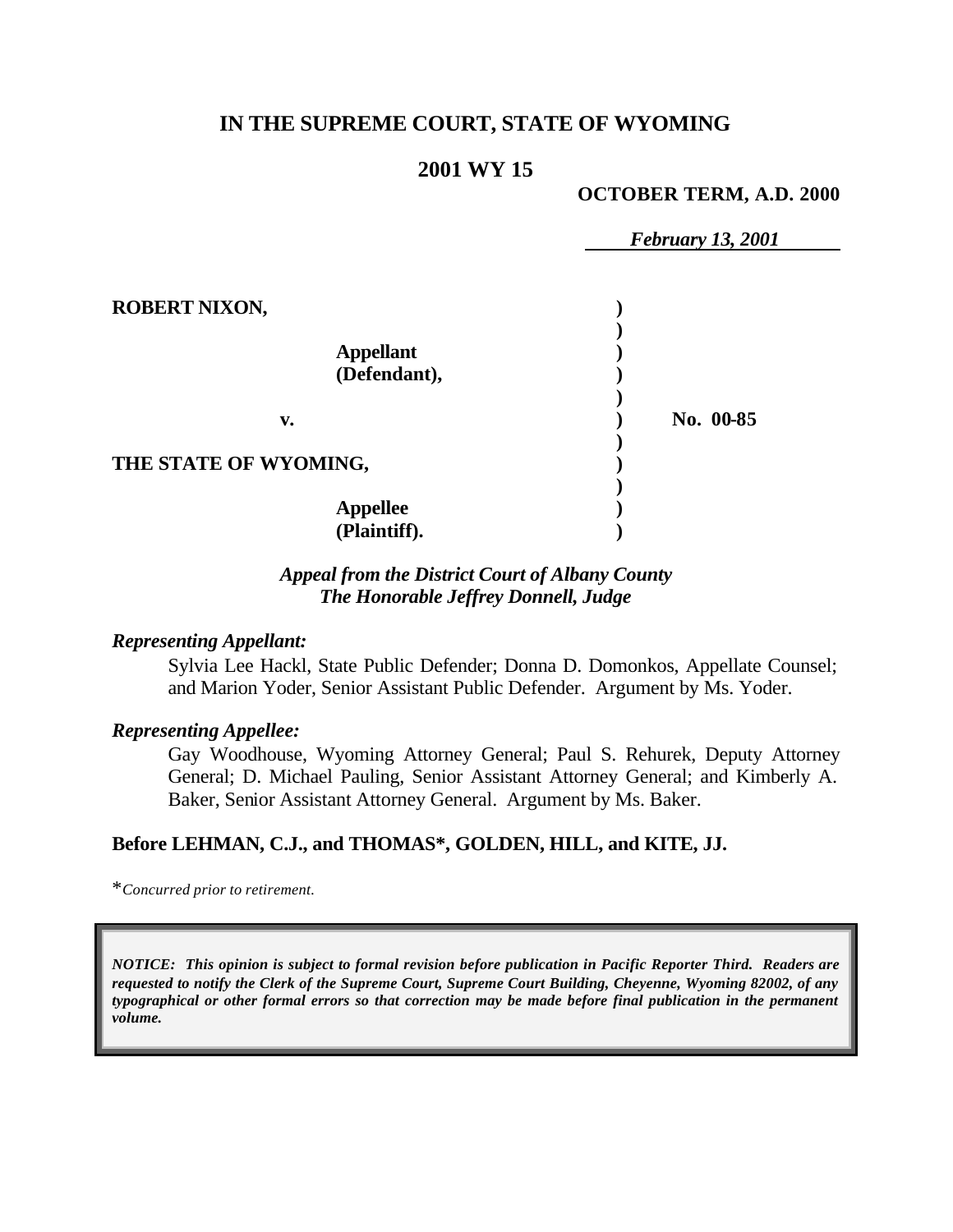## **HILL, Justice.**

[¶1] Robert Nixon (Nixon) pleaded guilty to one count of felony possession of a controlled substance in violation of Wyo. Stat. Ann. § 35-7-1031(c)(ii) (LEXIS 1999), conditioned upon appeal of the district court's order denying his motion to suppress evidence discovered through a warrantless search of his person. We affirm.

[¶2] Nixon raises two issues on appeal:

## Issue I

Probation and parole agents should not serve as "stalking horses" so that DCI drug investigators may evade the requirements of the Fourth Amendment and those of the Wyoming Constitution.

## Issue II

Evidence derived from the search of appellant's person should have been suppressed as appellant's "consent" to the search was not voluntary.

The State responds with a single issue:

Whether the district court properly denied appellant's motion to suppress?

## **FACTS**

[¶3] Nixon is a Colorado probationer subject to supervision by the Wyoming Department of Probation and Parole pursuant to the terms of an Interstate Compact. According to the terms of his probation, Nixon agreed he would "submit [his] person, property, place of residence, vehicle and personal effects to search and seizure at any time, with or without a search warrant, whenever reasonable cause is determined by a Probation and Parole Agent."

[¶4] On October 16, 1999, two probation agents conducted a routine home visit with Nixon. The agents observed several items in plain view indicating possible drug or alcohol usage in violation of the terms of Nixon's probation. The agents left Nixon's residence and returned to their office for a discussion with their supervisor about the possible probation violations. After obtaining permission for a search of Nixon's residence from their supervisor, the agents contacted the Albany County Sheriff's Department for assistance. The agents returned to Nixon's residence accompanied by two Sheriff's deputies. A thorough search revealed numerous items indicative of possible illegal activity at the residence.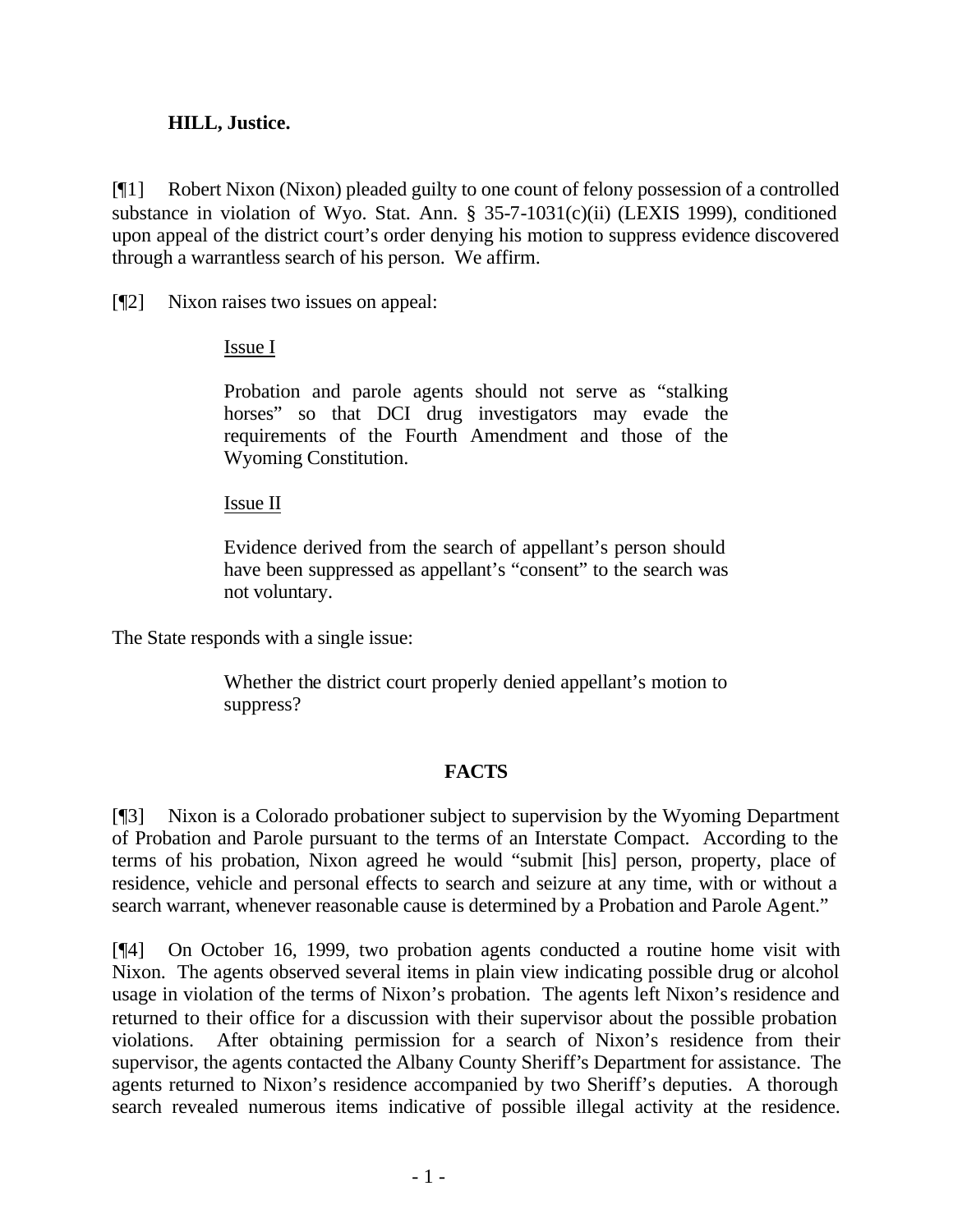Among the items were a soda can converted into a marijuana pipe, a burned piece of aluminum foil with suspected drug residue on it, a plastic container with suspected marijuana residue, and an Altoids box containing a razor blade that had a white residue on it. In addition, the agents noted the presence of various articles suggesting the manufacture of methamphetamine: containers of bleach, kerosene, lighter and transmission fluid, buckets of water, numerous empty bottles of ephedrine, opened soda cans with unidentifiable liquids inside, plastic tubing, and a hot plate.

[¶5] After the search, the agents consulted with their supervisor and determined that a second search should be undertaken. Based on the presence of a possible methamphetamine lab, the agents contacted the Department of Criminal Investigation (DCI). The second search was scheduled for October 22, 1999. Initially, the two probation agents approached Nixon's residence while the DCI agents waited in a car out of sight of the residence. The plan was for the DCI agents to approach Nixon's residence only after the probation agents had made contact with Nixon and explained the situation to him. The arrangement was intended to promote cooperation and a calm atmosphere and to avoid any panic or conflict that could result if the search was perceived as a raid.

[¶6] Accordingly, the probation agents approached Nixon's residence and knocked on the door, but there was no answer. As the agents were beginning to walk back to their vehicle, Nixon drove up in his truck. Nixon approached the agents who explained that they were there to do another search of the residence. The agents also informed Nixon that DCI would be assisting them. While this information was being relayed to Nixon, one of the agents contacted the DCI agents by cell phone, and they proceeded to drive up to the residence. Nixon gave permission for a search of his residence. Two of the DCI agents secured the residence while the third remained outside with the two probation agents. A probation agent then asked Nixon if he would submit to a search of his person by the DCI agent for weapons and/or contraband. Nixon responded, "Okay. Go ahead." Nixon and the agents testified that the atmosphere was calm and cooperative without threats or intimidation. The DCI agent's search of Nixon's person disclosed the presence of a plastic bag containing 22 grams of a white powdery substance later identified as cocaine.

[¶7] Nixon was charged with one count of felony possession of a controlled substance in violation of Wyo. Stat. Ann. §§ 35-7-1031(c)(ii) and 35-7-1016(b)(iv) (LEXIS 1999). In response, Nixon filed a Motion to Suppress Results of Search. After a hearing, the district court issued a decision letter and order denying the motion. The district court's decision was based on two grounds. First, the court held that under the circumstances, Nixon's consent was voluntary. In addition, the court concluded that the agents had reasonable suspicion to search Nixon's person based on the previous discovery of items in the residence indicative of drug and alcohol usage in violation of the terms of his probation. Subsequently, Nixon pleaded guilty to the charge of possession conditioned on the right to appeal the denial of his motion to suppress pursuant to W.R.Cr.P. 11(a)(2).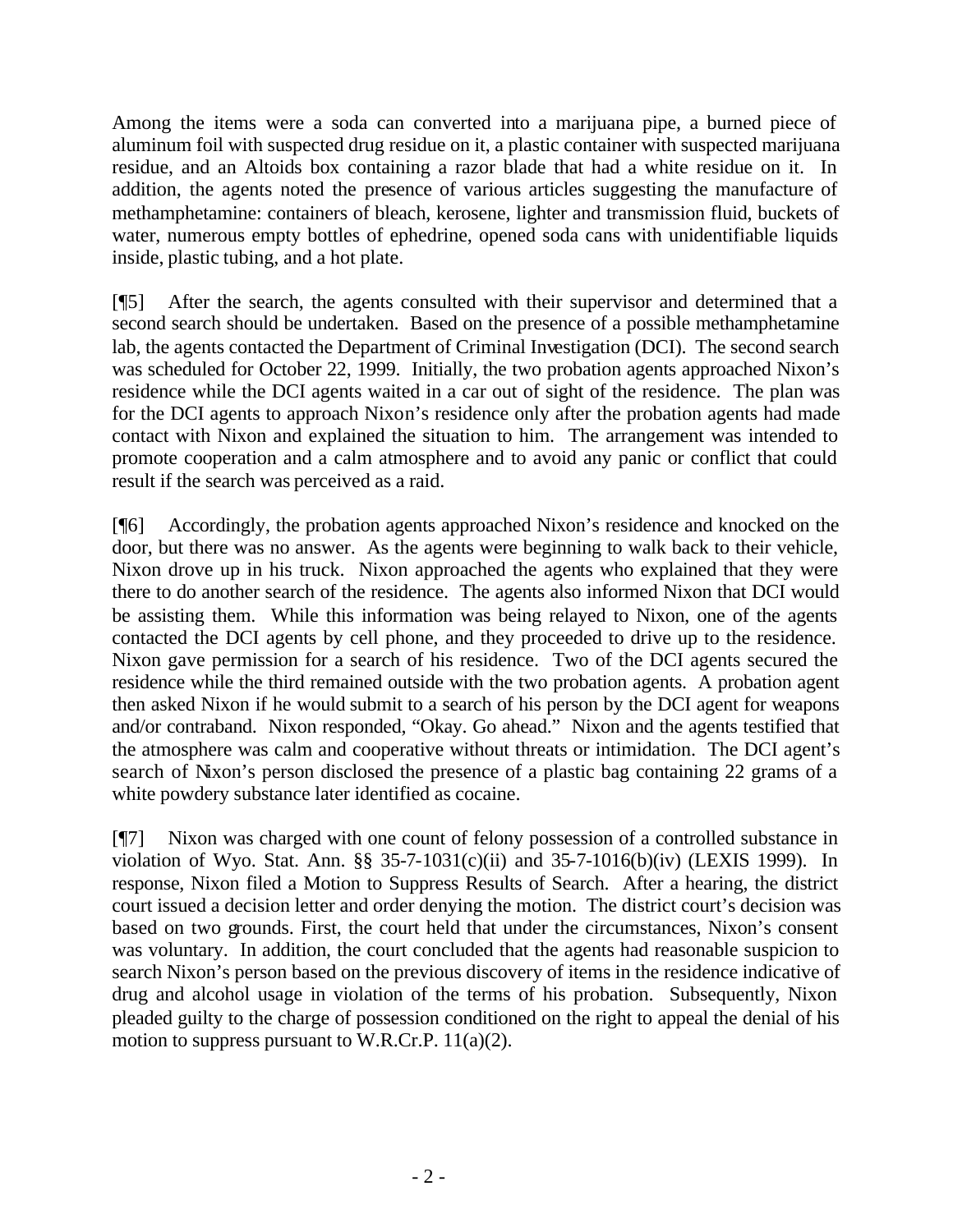#### **STANDARD OF REVIEW**

[¶8] When reviewing a district court's ruling on a motion to suppress evidence, we will not interfere with findings of fact unless they are clearly erroneous. *Buckles v. State*, 998 P.2d 927, 930 (Wyo. 2000) (quoting *Frederick v. State*, 981 P.2d 494, 497 (Wyo. 1999) and *Gehnert v. State*, 956 P.2d 359, 361 (Wyo. 1998)). On appeal, we consider the evidence in the light most favorable to the district court's ruling because that court is best situated to assess the credibility of the witnesses, weigh the evidence, and make all necessary inferences, deductions, and conclusions. *Id*. The constitutionality of any particular search or seizure is a question of law that we review *de novo*. *Putnam v. State*, 995 P.2d 632, 635 (Wyo. 2000) (quoting *Burgos-Seberos v. State*, 969 P.2d 1131, 1133 (Wyo. 1998)).

### **DISCUSSION**

[¶9] Nixon frames his appeal in the context of two issues. In the first, Nixon challenges the propriety of the second search of the residence. Nixon's probation agreement required him to submit to warrantless searches of his residence or person upon reasonable cause of a probation violation. Nixon acknowledges that certain items found in his house during the October 16 visit by the probation agents indicated a potential probation violation. However, Nixon argues that the second search went beyond any attempt to discern a probation violation. He claims that DCI impermissibly used his status as a probationer as a subterfuge for avoiding a search warrant. In his second issue, Nixon contends that the consent given to search his person was not voluntary. He claims he was intimidated by the presence of the armed DCI agents. Furthermore, Nixon alleges that he erroneously believed that he had to consent to the body search or be in violation of his probation.

[¶10] Initially, we must address the State's contention that Nixon did not challenge the propriety of the residence search before the district court. A review of the record discloses that at the motion hearing Nixon's counsel repeatedly stated that he was only challenging the search of Nixon's person and not the search of the house. Normally, we would decline to consider an argument not raised before the court below. *Bailey v. State*, 12 P.3d 173 (Wyo. 2000). However, one of the grounds relied upon by the district court in denying Nixon's motion to suppress was that the body search was supported by the existence of a reasonable suspicion to search the residence based on the items observed in the first search. This arguably raises a collateral issue as to the propriety of the residence search. In that context, we will discuss the issue raised by Nixon.

]¶11] The United States Supreme Court explored the constitutional limits applicable to probation searches in *Griffin v. Wisconsin*, 483 U.S. 868, 107 S.Ct. 3164, 97 L.Ed.2d 709 (1987). At issue was a state regulation that permitted a probation officer to search a probationer's residence without a warrant if there was a reasonable suspicion of contraband and a supervisor approved the search. 483 U.S. at 873, 107 S.Ct. at 3168. The Court acknowledged that the Fourth Amendment protects a probationer, like anyone else. *Id*. However, neither probationers nor parolees enjoy " 'the absolute liberty to which every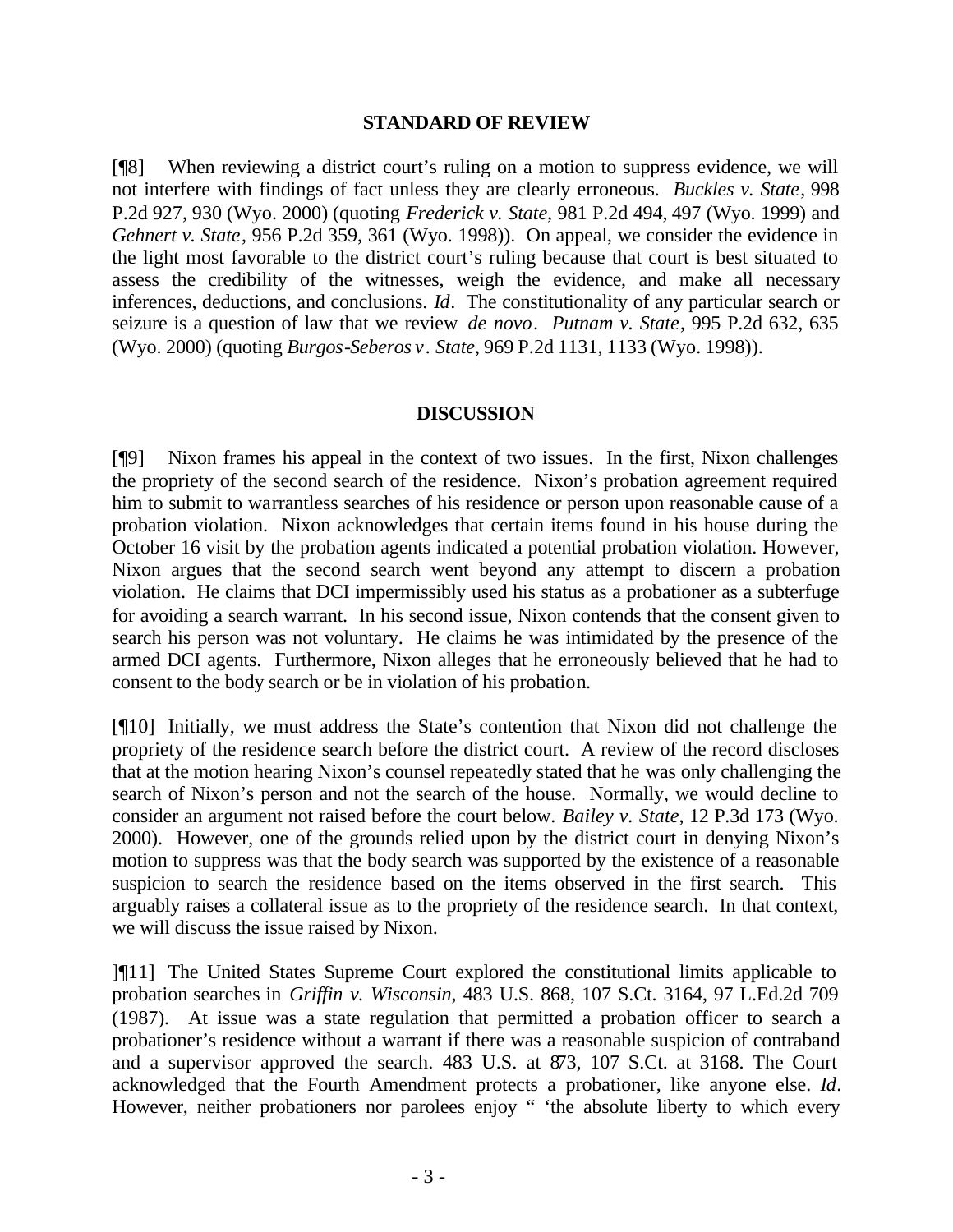citizen is entitled, but only . . . conditional liberty properly dependent on observance of special [probation] restrictions.' " 483 U.S. at 874, 107 S.Ct. at 3169 (quoting *Morrissey v. Brewer*, 408 U.S. 471, 480, 92 S.Ct. 2593, 2600, 33 L.Ed.2d 484 (1972)). "A State's operation of a probation system, like its operation of a school, government office or prison, or its supervision of a regulated industry, likewise presents 'special needs' beyond normal law enforcement that may justify departures from the usual warrant and probable-cause requirements." 483 U.S. at 873-74, 107 S.Ct. at 3168. The court held that the state's 'special needs' in maintaining a supervisory probation system justified a warrantless search based on a reasonable suspicion pursuant to a valid state regulation.<sup>1</sup> 483 U.S. at 880, 107 S.Ct. at 3172.

[¶12] We considered an analogous situation in *Pena v. State*, 792 P.2d 1352 (Wyo. 1990). Parole officers acting on an anonymous tip that Pena possessed cocaine conducted a warrantless search of Pena's residence. 792 P.2d at 1358.

> At the suppression hearing, Pena argued that the August 5th search violated his fourth amendment rights because it was conducted without a warrant and without his consent. The trial court ruled there was consent and denied Pena's motion to suppress.

> The trial court coupled Pena's invitation to the parole officers to enter his house, with the fact that Pena, as one of the conditions for his parole, had signed a "Parole Agreement and Parole Grant" (Agreement), to find that Pena had consented to the search. Pena's parole officer testified at the suppression hearing that the Agreement granted the parole officers the "authority" to conduct a warrantless search of Pena's house. The state's argument is that Pena, through his signature on the parole agreement, agreed that his house was subject to a search "at any time." We agree that Pena's status as a parolee permits parole officers to conduct warrantless searches of his home. Pena, however, is still entitled to the fourth amendment mandate that searches be "reasonable."

> In other words, a warrant based upon probable cause is not generally required before a parole officer may conduct a search to determine whether the parolee is violating the terms of his parole. *State v. Velasquez*, 672 P.2d 1254, 1260 (Utah 1983).

l

<sup>1</sup> Nixon contends that the *Griffin* court conditioned the validity of such a search upon the existence of a specific state statute or agency regulation. Nixon argues that the State's failure to tie the search at issue in this case to any Wyoming statute or Department regulation mandates a reversal. Nixon is mistaken. The key to the *Griffin* case was the 'special needs' of the probationary system as an entirety, not necessarily a specific statutory or regulatory provision. *Griffin*, 483 U.S. at 876-77, 107 S.Ct. at 3169-70; *United States v. Lewis*, 71 F.3d 358 at 361 ( $10^{th}$  Cir. 1995).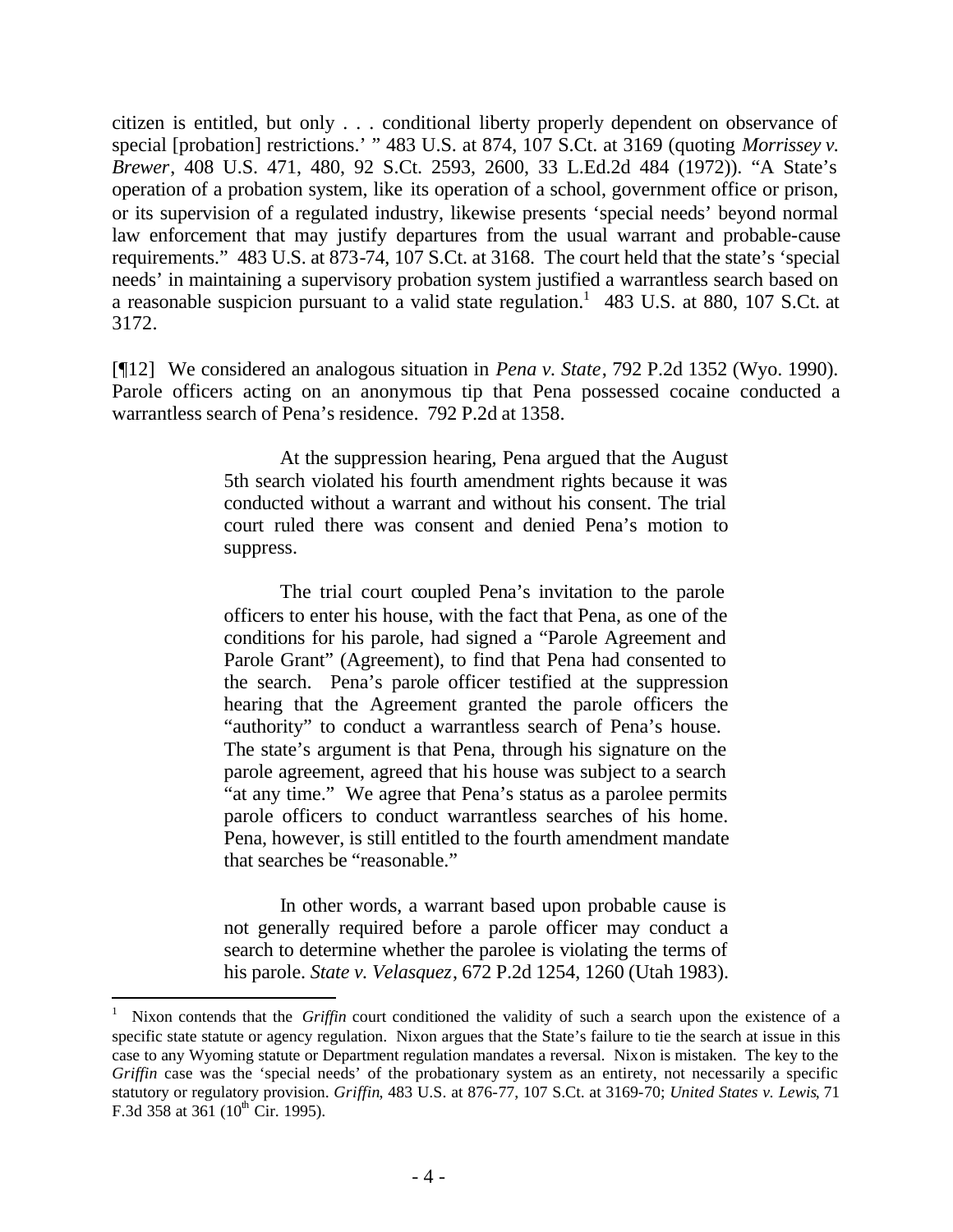This does not mean, however, that individuals who have signed a parole agreement, providing for warrantless searches, relinquish their fourth amendment right to be free from unreasonable searches.

The Utah Supreme Court treats a parolee's signature on a parole agreement which permits warrantless searches as an acknowledgment that parole officers have the right to conduct *reasonable* searches. *Velasquez*, 672 P.2d at 1260 n. 4. We adopt this view.

The Utah Court has also struck the appropriate balance between the competing interests of the state and the parolee visa-vis [sic] reasonable searches. The Utah Court does not require that a search warrant based upon probable cause be obtained before a parolee may be searched. It does, however, require evidence: "(1) that the parole officer [had] a reasonable suspicion that the parolee has committed a parole violation or crime, and (2) that the search [was] reasonably related to the parole officer's duty." *State v. Johnson*, 748 P.2d 1069, 1072 (Utah 1987) (citing *Velasquez*, 672 P.2d at 1260). *See also People v. Anderson*, 189 Colo. 34, 536 P.2d 302, 305 (1975). Reasonable suspicion (which is a less stringent standard than probable cause) requires that the parole officer "be able to point to specific and articulable facts that, taken together with rational inferences from those facts, reasonably warrant a belief \* \* \* that a condition of parole has been or is being violated." *Johnson*, 748 P.2d at 1072.

This approach will provide the flexibility the state needs to operate its parole system. It will also provide a check against possible state encroachment upon a parolee's fourth amendment right to be free from unreasonable searches.

*Pena*, 792 P.2d at 1356-58 (footnotes omitted) (emphasis in original). With the standards enunciated in *Griffin* and *Pena* to guide us, we turn to the search of Nixon's residence.

[¶13] We conclude that the probation officers had a reasonable suspicion that Nixon had committed or was committing a probation violation. The October 16, 1999, routine visit to Nixon's residence resulted in the observation of several items indicating drug and/or alcohol usage in violation of the terms of his probation. This observation led to a more thorough search by the probation agents after obtaining the approval of their supervisor. That search disclosed numerous items indicative of drug usage and possible methamphetamine manufacturing. In light of the nature of the items found during that search, we find the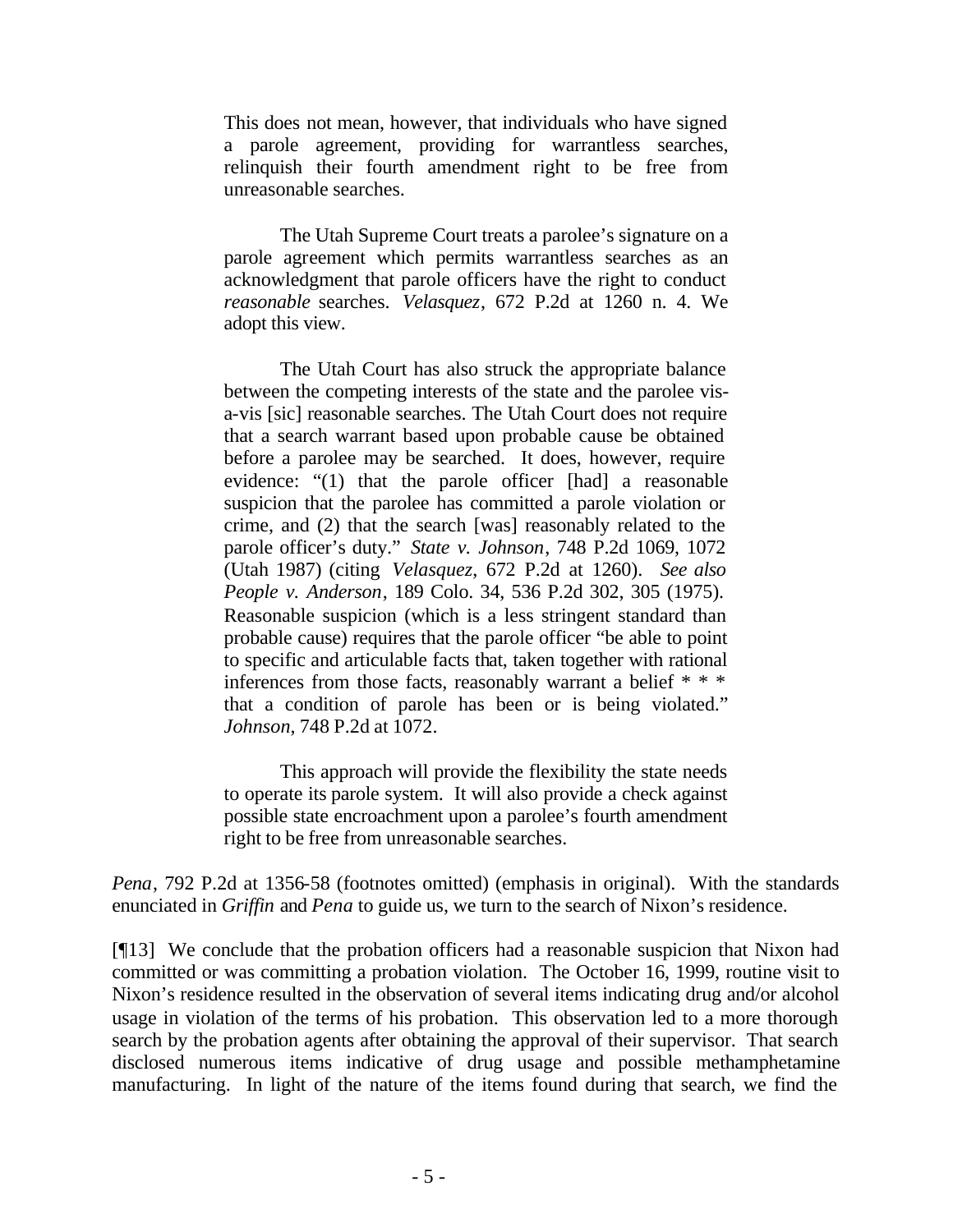additional search of October 22 to be reasonable. Similarly, given that factual context, the officer's search of Nixon's person for the presence of illegal contraband was reasonable.

[¶14] We cannot agree with Nixon that the search of his residence pursuant to his status as a probationer was a pretext for avoiding the requirements of a search warrant. The probation officers clearly had reason to suspect that Nixon was engaged in the illegal manufacture of a controlled substance. Accordingly, it was not unreasonable for them to contact the DCI to accompany them given their knowledge and experience with methamphetamine labs. It is important to note that the search was based on information derived through the probation agents' performance of their duty and not through outside sources. Furthermore, the participation of the DCI agents was at the instigation of the probation officers.

> Generally, it may be said that searches of probationers and parolees not conforming to usual Fourth Amendment standards have been upheld notwithstanding the fact that there was some degree of cooperation or joint participation by the police and a probation or parole agent. There is little reason to question this result when the facts show that police participation was brought about at the instigation of the probation officer or parole officer, for "he may enlist the aid of police officers in performing his duty."

4 Wayne R. LaFave, Search and Seizure: A Treatise on the Fourth Amendment § 10.10(e) 792-93 (1996) (footnotes and citations omitted).

[¶15] We turn to consider Nixon's second issue: whether his consent to search his person was voluntary. We concur with the district court and conclude that it was.

[¶16] A person may waive the Fourth Amendment warrant requirement by consenting to a warrantless search. *Pena*, 792 P.2d at 1358; *Stamper v. State*, 662 P.2d 82, 86 (Wyo. 1983). The question of whether consent to search was voluntary is one of fact to be determined in light of all the circumstances. *Amin v. State*, 695 P.2d 1021, 1024-25 (Wyo. 1985). We view the evidence in the light most favorable to the prevailing party below. *Pena*, 792 P.2d at 1358; *Wilde v. State*, 706 P.2d 251, 256 (Wyo. 1985).

[¶17] One of the probation agents requested permission to search Nixon for weapons and contraband. Nixon replied, "Okay. Go ahead." This exchange took place in a nonconfrontational atmosphere wherein no threats were made or implied and no weapons displayed. The voices of all the parties were calm and not raised. Nixon's complaints about the DCI agents are unpersuasive. The mere presence of the DCI agents is not enough to create a coercive atmosphere. Nor was their arrival on the scene untoward. The probation agents reasonably explained that the procedure utilized was intended to allow them the opportunity to present the situation to Nixon and maintain a calm and stable atmosphere.